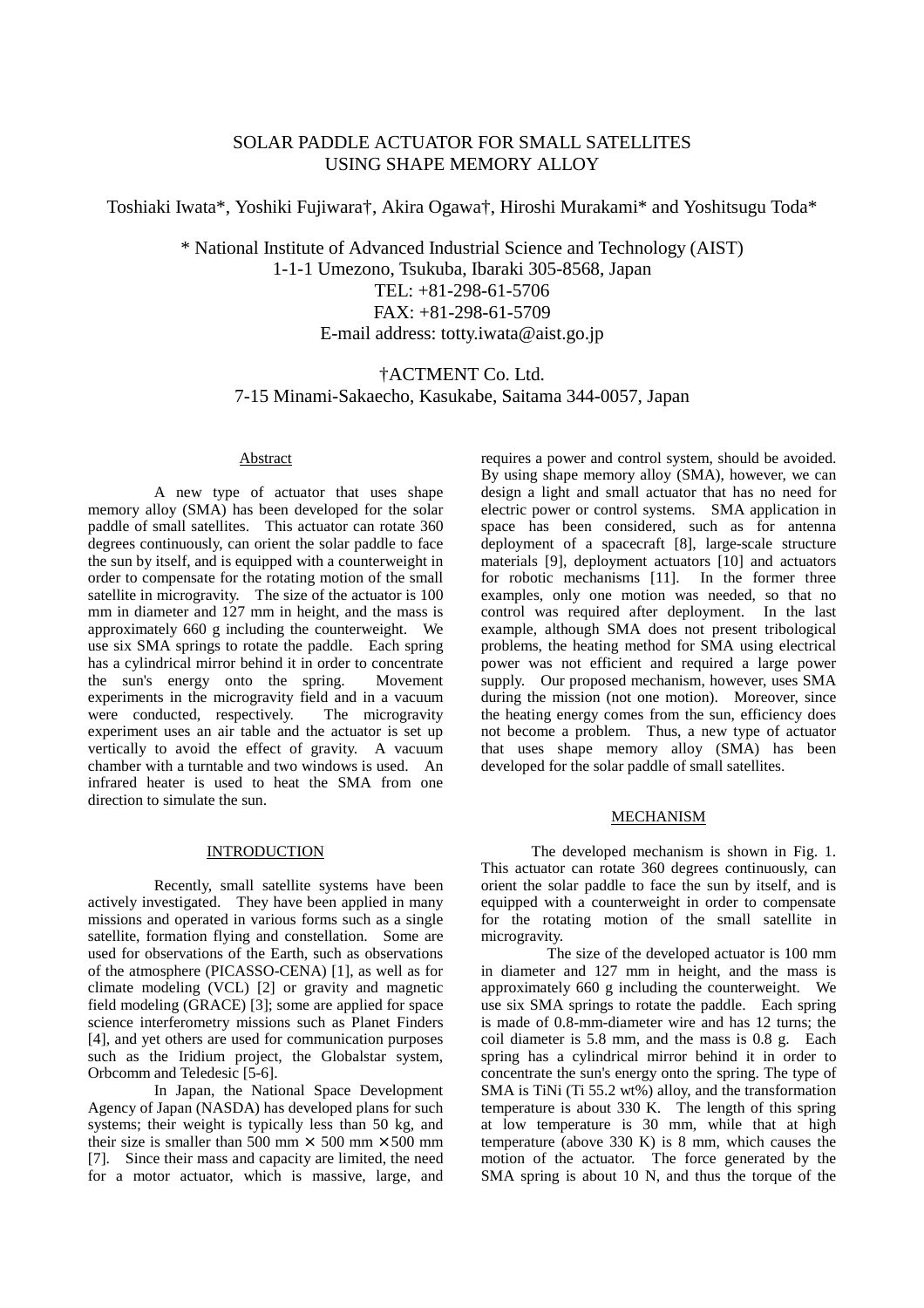actuator is about 0.2 Nm. This torque is sufficient to rotate the solar paddle of a small satellite (the mass will be approximately 1 kg) in microgravity. The counterweight rotates in the opposite direction to the solar paddle rotation at two times the speed, which is achieved by a combination of four gears. This is because we assume that the weight of the solar paddle is two times that of the counterweight, and we can design a smaller actuator by increasing the counterweight's rotational speed. The mechanism was developed based on the concept of the heat engine devised by Ginell et al. [12].



Fig.1 Solar paddle actuator

## EXPERIMENTS

In order to confirm the movement in the space environment, motion experiments in a microgravity field and in a vacuum were conducted, respectively. Furthermore, the cooling process was observed under atmospheric conditions.

## Microgravity Experiments

In order to confirm that the counterweight is appropriately designed to avoid attitude disturbance of the small satellite, we conducted experiments in a microgravity field. To realize the microgravity environment, an air table was utilized [13]. This method is often used to simulate the microgravity condition on the ground. The schematic diagram of the experimental apparatus is shown in Fig. 2. The small satellite model is levitated on the air table using compressed air, which is generated by a small air

compressor (about 0.5 kgf/cm<sup>2</sup>). The SMA actuator is set up vertically in order to avoid the effect of gravity. An infrared heater was used to heat the SMA from one direction to simulate the sun. The heater has a parabolic reflector to generate parallel radiation. The heating area is 150 mm  $\times$  40 mm. The input was 600 W (i.e.,  $10 \text{ W/cm}^2$ ), which is  $100$  times the sun's energy  $(0.1 \text{ W/cm}^2)$ . This heater was also used for other experiments.



Fig. 3 Paddle motion with counterweight in microgravity.

(a) Observation starts (0 s), (b) motion begins (12  $s$ ), (c) approximately 45 deg. motion (19 $s$ ), (d) 90 deg. (24 s), (e) 135 deg. (30 s), and (f) motion ends (56 s, approximately 170 deg).

The motions of the paddle with the counterweight and without the counterweight are shown in Fig. 3 and Fig. 4, respectively. The effect of the counterweight is not clear in these results. In the case of no counterweight, the actuator motion is slightly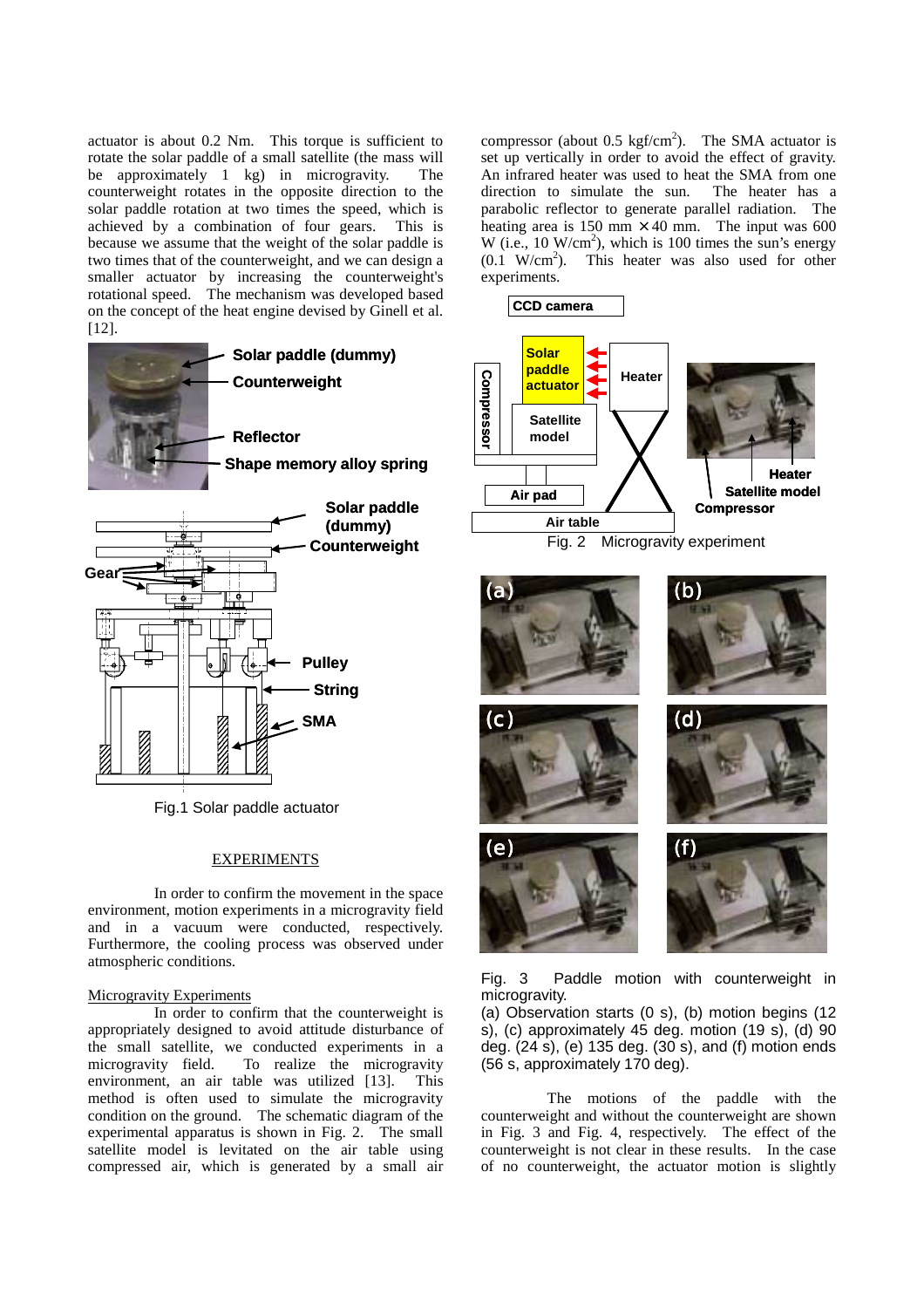faster than that with the counterweight.

Since the experiments took about one minute, drift motion above the air table makes the evaluation difficult. However, avoiding drift motion for one minute requires extremely difficult adjustment. Thus, we positioned a plate on the air table to disturb drift motion. This may also disturb the rotation of the satellite model. We need other experimental methods to confirm the effect of counterweight.



Fig. 4 Paddle motion without counterweight in microgravity.

(a) Observation starts (0 s), (b) motion begins (11 s), (c) approximately 45 deg. motion (16 s), (d) 90 deg. (20 s), (e) 135 deg. (24 s), and (f) motion ends (54 s, approximately 170 deg).



Fig. 5 Block diagram of vacuum chamber.

## Vacuum Experiments

 Figure 5 and Fig. 6 show the block diagram and photograph of the vacuum chamber, respectively. The vacuum chamber is equipped with a turntable and two windows. The pressure in the vacuum chamber was approximately 2 Pa because we only used the rotary pump. This chamber is also equipped with features that were not used in this study, such as a turntable and a liquid nitrogen shroud. They are used in future experiments.





 Figure 7 and Fig. 8 show the motion in the counterclockwise direction and clockwise direction, respectively. Compared with Figs. 3 and 4, the difference in the response times in the air and in vacuum was not clear. The heating property of the SMA spring is not affected by the existence of air. In heating the SMA in air, energy is consumed to heat both air and the SMA, however, the amount of energy required for the former seems to be estimated very small.



Fig. 7 Paddle motion in counterclockwise direction in a vacuum.

(a) Motion begins (5 s), (b) approximately 45 deg. motion (16 s), (c) 90 deg. (21 s), (d) motion ends (53 s, approximately 120 deg).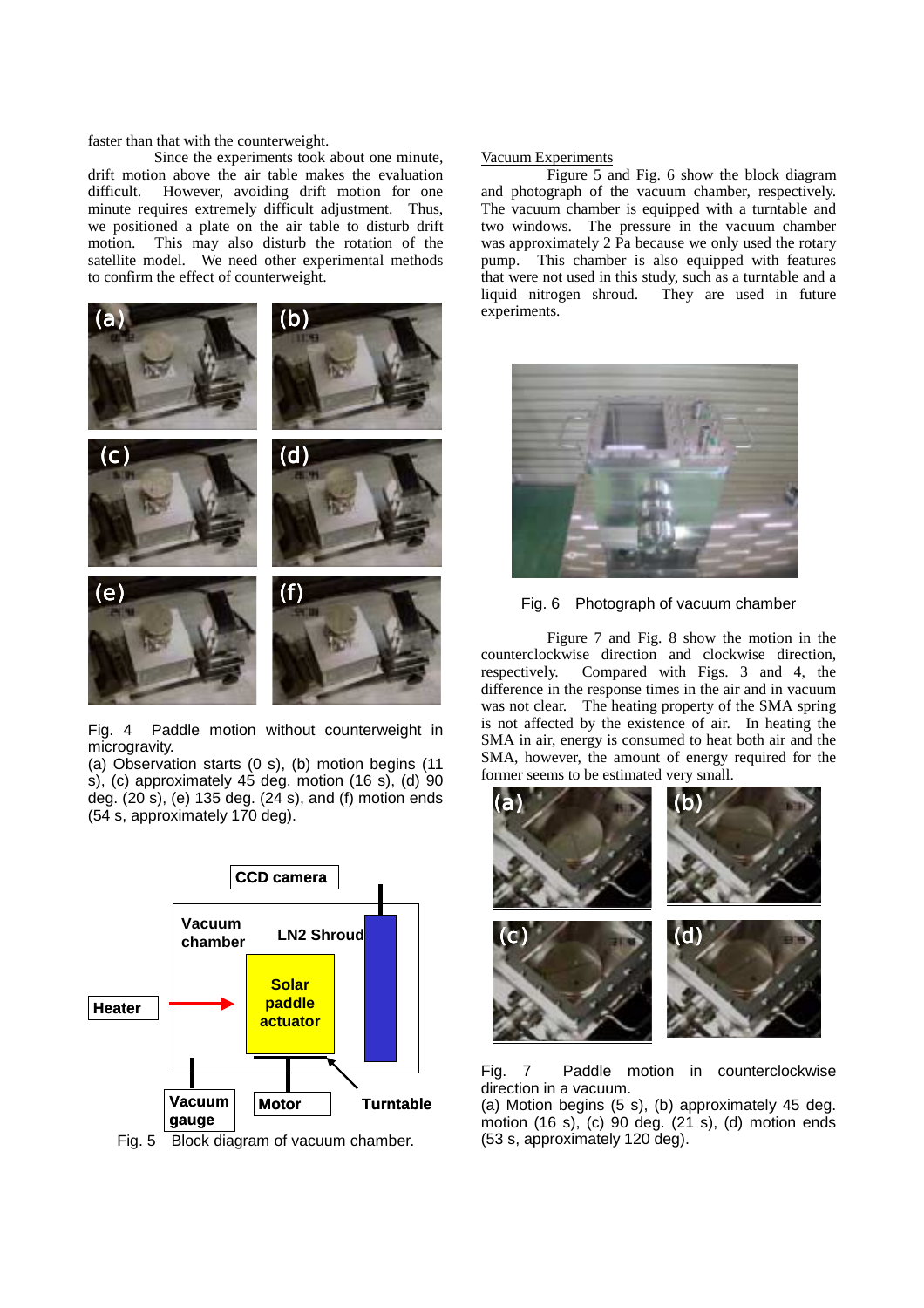

Fig. 8 Paddle motion in clockwise direction in a vacuum.

(a) Motion begins (5 s), (b) approximately 45 deg. motion (13 s), (c) 90 deg. (14 s), (d) motion ends (45 s, approximately 120 deg).

## Observation by IR Camera

 In order to investigate the cooling property of the SMA spring, observation using an infrared camera in atmosphere was conducted. The brighter the image is, the higher the temperature is, however, the quantitative temperature is unknown. The observation should be conducted in a vacuum, however, the position of the vacuum chamber window was not suitable for such an observation, and we did not conduct it at this time.



Fig. 9 IR observation in atmosphere. (a) Heater off (switch on after 20 s), (b) switched on after 60 s, (c) 90 s, (d) 120 s, (e) 150 s, and (f) 180 s.

The heating time was 20 seconds, which corresponds to 24 seconds in Fig. 3 or Fig. 4 because, in those experiments, the heater was turned on a few seconds after the observation began. It takes more than 130 seconds to cool the SMA spring in atmosphere. This suggests that more than ten minutes would be required to cool the spring in a vacuum. In the actual use in space, if the satellite is in the low earth orbit (LEO) such as at the altitude of 200 km, the period of orbit is approximately 90 minutes, so that the satellite receives the sun's radiation for 45 minutes and is in shadow for 45 minutes. We consider that 45 minutes is sufficient for cooling the SMA springs.

 The least-cooled part is the connector to the thin string, where the thermal transmission condition is the worst, and depends on the materials of the string.

# **DISCUSSION**

#### Microgravity experiment

 As we described, we placed a plate on the air table to disturb the drift motion. That was caused by the vibration of the air compressor and/or tilt of the air pad due to center-of-mass offset.

 There is another method of verifying the microgravity effect: drop shaft experiments. We have previous experience with drop shaft experiments so far [13], thus we are planning an experiment using the drop shaft.

## Energy density

 In our experiments, we use input energy, that is 100 times as much as the actual energy from the sun. The main purpose of our work is the proposition of the mechanism and investigation of its feasibility. We needed quick response to check these objectives. However, we must verify the energy level of the sun. To consider this issue and design the mechanism, we should take the transformation temperature and thickness of the SMA spring into account. We used the value of 330 K and 0.8 mm, respectively, for our spring, but these values might be overestimated.

#### Future plan

We will conduct the following studies.

- (1) To measure the direction controllability, an rotary encoder will be attached to the solar paddle.
- (2) To estimate the lifetime, repeated motion experiments will be conducted.
- (3) To investigate the SMA characteristics, the temperature and motion relationship will be investigated. At the same time, the cooling property in a vacuum will be measured.
- (4) To investigate the counterweight performance, drop shaft experiments will be carried out.
- (5) To obtain the optimal design, mechanism and materials will be reconsidered.